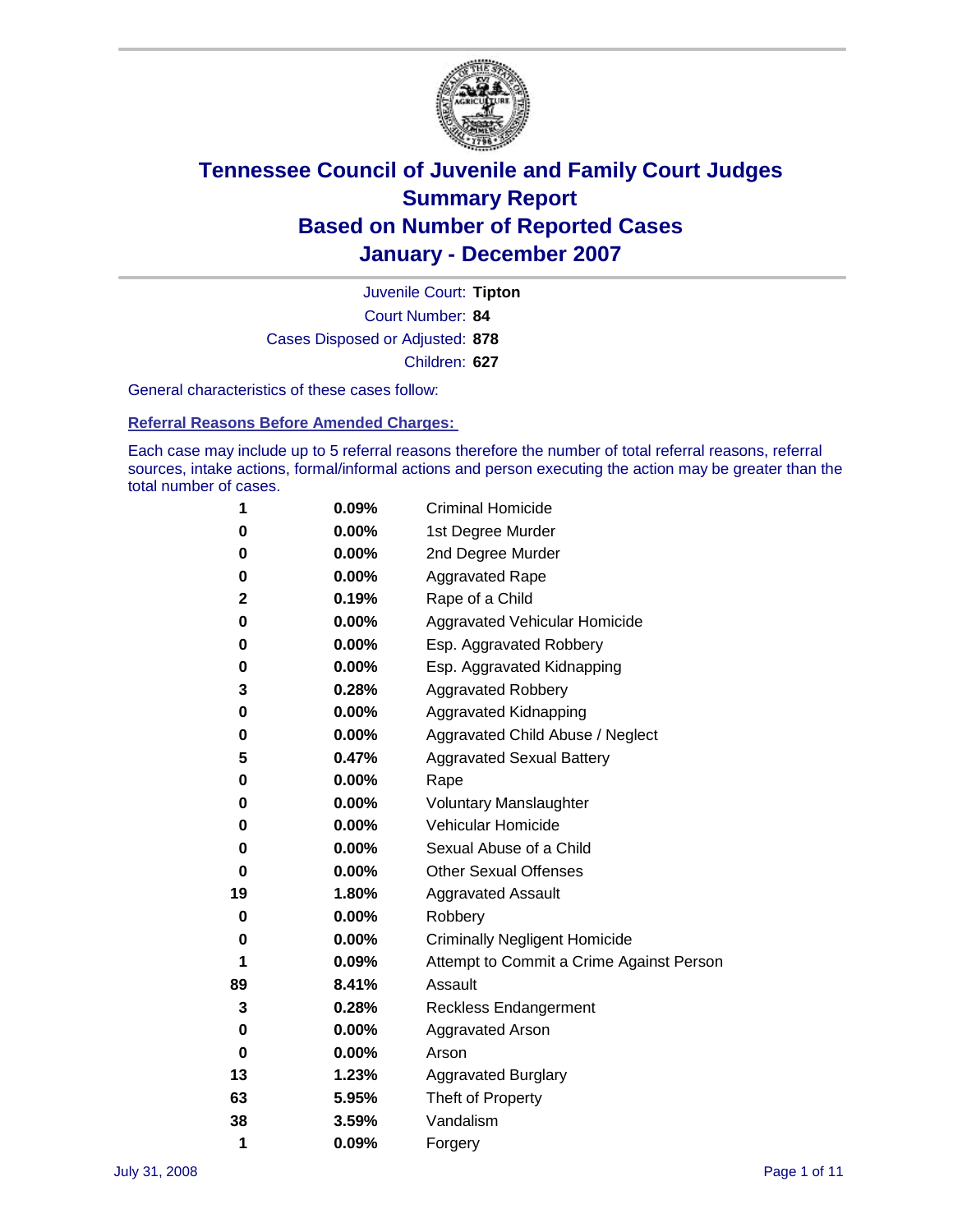

Court Number: **84** Juvenile Court: **Tipton** Cases Disposed or Adjusted: **878** Children: **627**

#### **Referral Reasons Before Amended Charges:**

Each case may include up to 5 referral reasons therefore the number of total referral reasons, referral sources, intake actions, formal/informal actions and person executing the action may be greater than the total number of cases.

| 0              | 0.00%    | <b>Worthless Checks</b>                                     |
|----------------|----------|-------------------------------------------------------------|
| 0              | 0.00%    | Illegal Possession / Fraudulent Use of Credit / Debit Cards |
| 28             | 2.65%    | <b>Burglary</b>                                             |
| $\overline{7}$ | 0.66%    | Unauthorized Use of a Vehicle                               |
| 0              | 0.00%    | <b>Cruelty to Animals</b>                                   |
| 1              | 0.09%    | Sale of Controlled Substances                               |
| 15             | 1.42%    | <b>Other Drug Offenses</b>                                  |
| 68             | 6.43%    | <b>Possession of Controlled Substances</b>                  |
| 0              | $0.00\%$ | <b>Criminal Attempt</b>                                     |
| 8              | 0.76%    | Carrying Weapons on School Property                         |
| 4              | 0.38%    | Unlawful Carrying / Possession of a Weapon                  |
| 5              | 0.47%    | <b>Evading Arrest</b>                                       |
| 1              | 0.09%    | <b>Escape</b>                                               |
| 1              | 0.09%    | Driving Under Influence (DUI)                               |
| 95             | 8.98%    | Possession / Consumption of Alcohol                         |
| 10             | 0.95%    | Resisting Stop, Frisk, Halt, Arrest or Search               |
| 0              | 0.00%    | <b>Aggravated Criminal Trespass</b>                         |
| $\mathbf 2$    | 0.19%    | Harassment                                                  |
| 0              | $0.00\%$ | Failure to Appear                                           |
| $\mathbf 2$    | 0.19%    | Filing a False Police Report                                |
| 0              | $0.00\%$ | Criminal Impersonation                                      |
| 19             | 1.80%    | <b>Disorderly Conduct</b>                                   |
| 25             | 2.36%    | <b>Criminal Trespass</b>                                    |
| 10             | 0.95%    | <b>Public Intoxication</b>                                  |
| 0              | $0.00\%$ | Gambling                                                    |
| 83             | 7.84%    | Traffic                                                     |
| $\mathbf{2}$   | 0.19%    | Local Ordinances                                            |
| 0              | 0.00%    | Violation of Wildlife Regulations                           |
| $\mathbf 2$    | 0.19%    | Contempt of Court                                           |
| 8              | 0.76%    | Violation of Probation                                      |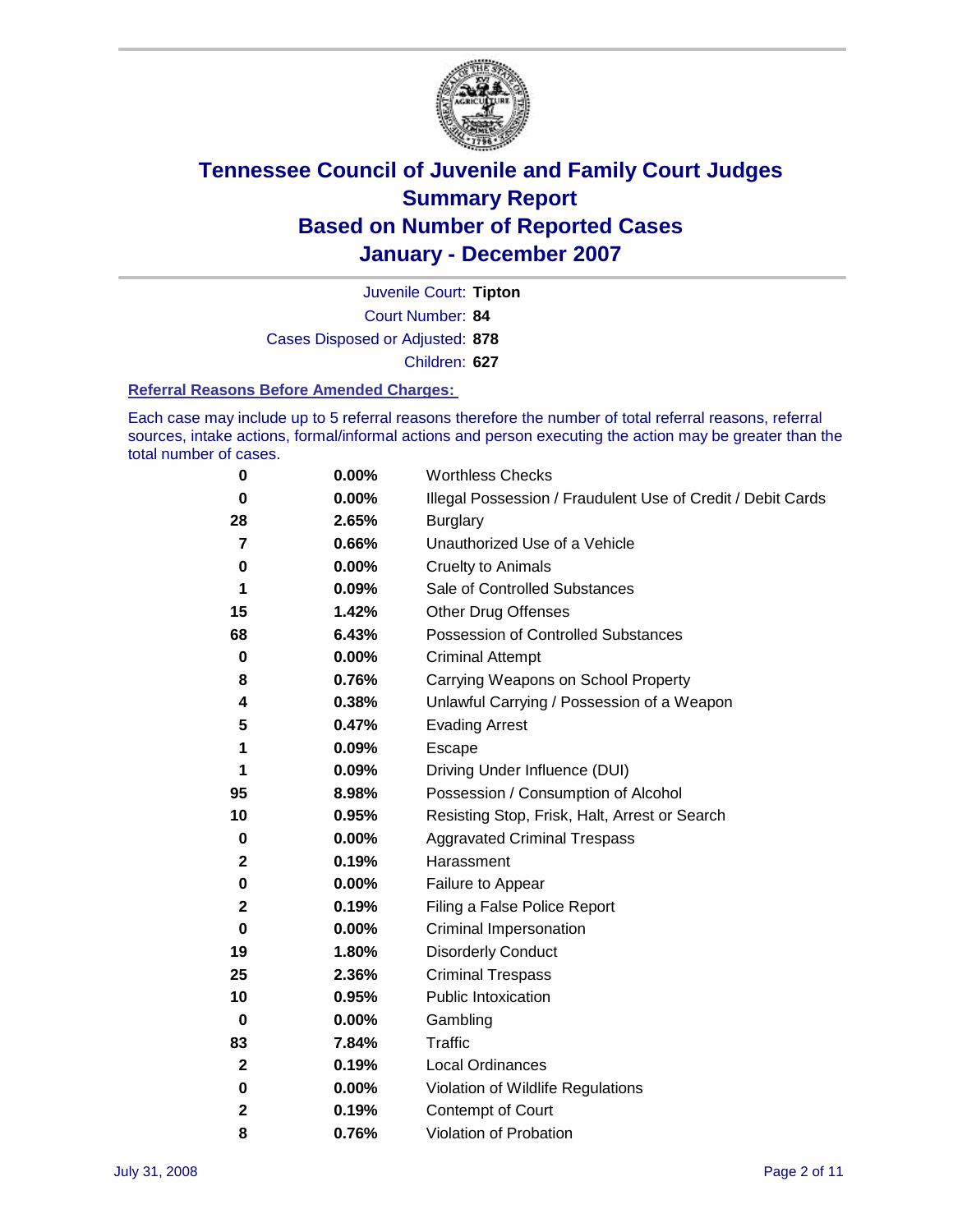

Court Number: **84** Juvenile Court: **Tipton** Cases Disposed or Adjusted: **878** Children: **627**

#### **Referral Reasons Before Amended Charges:**

Each case may include up to 5 referral reasons therefore the number of total referral reasons, referral sources, intake actions, formal/informal actions and person executing the action may be greater than the total number of cases.

| $\mathbf{2}$ | 0.19%    | Violation of Aftercare                 |
|--------------|----------|----------------------------------------|
| 145          | 13.71%   | Unruly Behavior                        |
| 134          | 12.67%   | Truancy                                |
| 21           | 1.98%    | In-State Runaway                       |
| $\bf{0}$     | 0.00%    | Out-of-State Runaway                   |
| 30           | 2.84%    | Possession of Tobacco Products         |
| 29           | 2.74%    | Violation of a Valid Court Order       |
| 22           | 2.08%    | Violation of Curfew                    |
| 0            | 0.00%    | <b>Sexually Abused Child</b>           |
| 0            | 0.00%    | <b>Physically Abused Child</b>         |
| 0            | 0.00%    | Dependency / Neglect                   |
| 0            | $0.00\%$ | <b>Termination of Parental Rights</b>  |
| 0            | 0.00%    | <b>Violation of Pretrial Diversion</b> |
| 0            | $0.00\%$ | Violation of Informal Adjustment       |
| 0            | 0.00%    | <b>Judicial Review</b>                 |
| 0            | 0.00%    | <b>Administrative Review</b>           |
| 0            | 0.00%    | <b>Foster Care Review</b>              |
| $\mathbf{2}$ | 0.19%    | Custody                                |
| 0            | 0.00%    | Visitation                             |
| 0            | 0.00%    | Paternity / Legitimation               |
| 0            | $0.00\%$ | <b>Child Support</b>                   |
| 0            | $0.00\%$ | <b>Request for Medical Treatment</b>   |
| 0            | 0.00%    | <b>Consent to Marry</b>                |
| 39           | 3.69%    | Other                                  |
| 1,058        | 100.00%  | <b>Total Referrals</b>                 |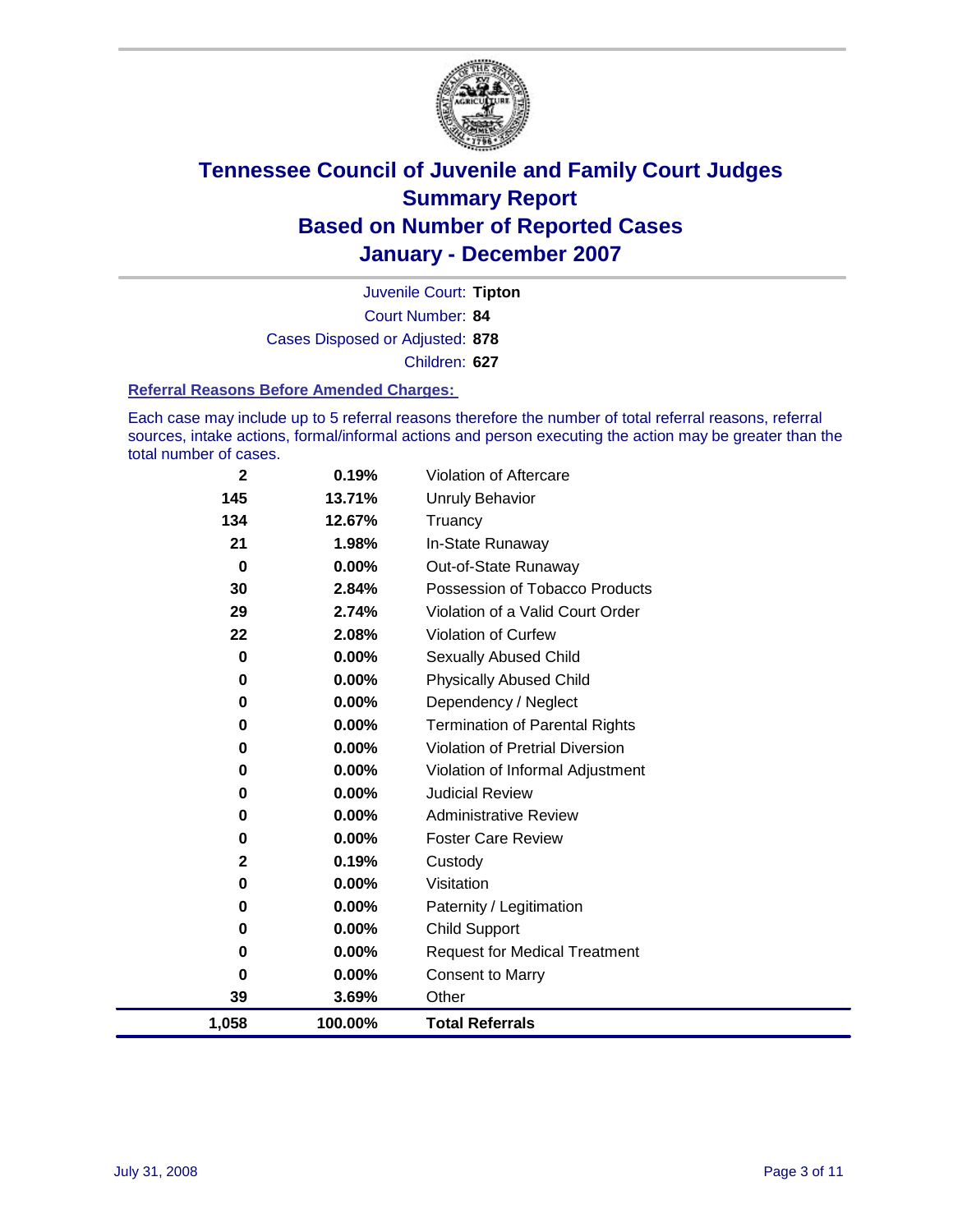

|                            |                                 | Juvenile Court: Tipton |  |  |  |
|----------------------------|---------------------------------|------------------------|--|--|--|
|                            | <b>Court Number: 84</b>         |                        |  |  |  |
|                            | Cases Disposed or Adjusted: 878 |                        |  |  |  |
|                            |                                 | Children: 627          |  |  |  |
| <b>Referral Sources: 1</b> |                                 |                        |  |  |  |
| 747                        | 70.60%                          | Law Enforcement        |  |  |  |
| 34                         | 3.21%                           | Parents                |  |  |  |
| 3                          | 0.28%                           | <b>Relatives</b>       |  |  |  |
| 0                          | $0.00\%$                        | Self                   |  |  |  |
|                            |                                 |                        |  |  |  |

| 4<br>5<br>$\mathbf 0$<br>1<br>5<br>0<br>5<br>0<br>0<br>0<br>1 | 0.00%<br>0.38%<br>0.47%<br>0.00%<br>0.09%<br>0.47%<br>0.00%<br>0.47%<br>0.00%<br>0.00%<br>0.00%<br>0.09% | <b>CSA</b><br><b>DCS</b><br><b>Other State Department</b><br><b>District Attorney's Office</b><br><b>Court Staff</b><br>Social Agency<br><b>Other Court</b><br>Victim<br>Child & Parent<br>Hospital<br>Unknown<br>Other |
|---------------------------------------------------------------|----------------------------------------------------------------------------------------------------------|-------------------------------------------------------------------------------------------------------------------------------------------------------------------------------------------------------------------------|
|                                                               |                                                                                                          |                                                                                                                                                                                                                         |
|                                                               |                                                                                                          |                                                                                                                                                                                                                         |
|                                                               |                                                                                                          |                                                                                                                                                                                                                         |
|                                                               |                                                                                                          |                                                                                                                                                                                                                         |
|                                                               |                                                                                                          |                                                                                                                                                                                                                         |
|                                                               |                                                                                                          |                                                                                                                                                                                                                         |
|                                                               |                                                                                                          |                                                                                                                                                                                                                         |
|                                                               |                                                                                                          |                                                                                                                                                                                                                         |
|                                                               |                                                                                                          |                                                                                                                                                                                                                         |
|                                                               |                                                                                                          |                                                                                                                                                                                                                         |
|                                                               |                                                                                                          |                                                                                                                                                                                                                         |
| $\mathbf 0$                                                   |                                                                                                          |                                                                                                                                                                                                                         |
| 253                                                           | 23.91%                                                                                                   | School                                                                                                                                                                                                                  |
| 0                                                             | 0.00%                                                                                                    | Self                                                                                                                                                                                                                    |
| 3                                                             | 0.28%                                                                                                    | Relatives                                                                                                                                                                                                               |
| 34                                                            | 3.21%                                                                                                    | Parents                                                                                                                                                                                                                 |
|                                                               |                                                                                                          |                                                                                                                                                                                                                         |
|                                                               |                                                                                                          |                                                                                                                                                                                                                         |

### **Age of Child at Referral: 2**

| 627      | 100.00%  | <b>Total Child Count</b> |
|----------|----------|--------------------------|
| $\bf{0}$ | $0.00\%$ | Unknown / Not Reported   |
| 1        | 0.16%    | Ages 19 and Over         |
| 139      | 22.17%   | Ages 17 through 18       |
| 262      | 41.79%   | Ages 15 through 16       |
| 134      | 21.37%   | Ages 13 through 14       |
| 48       | 7.66%    | Ages 11 through 12       |
| 43       | 6.86%    | Ages 10 and Under        |
|          |          |                          |

<sup>1</sup> If different than number of Referral Reasons (1058), verify accuracy of your court's data.

One child could be counted in multiple categories, verify accuracy of your court's data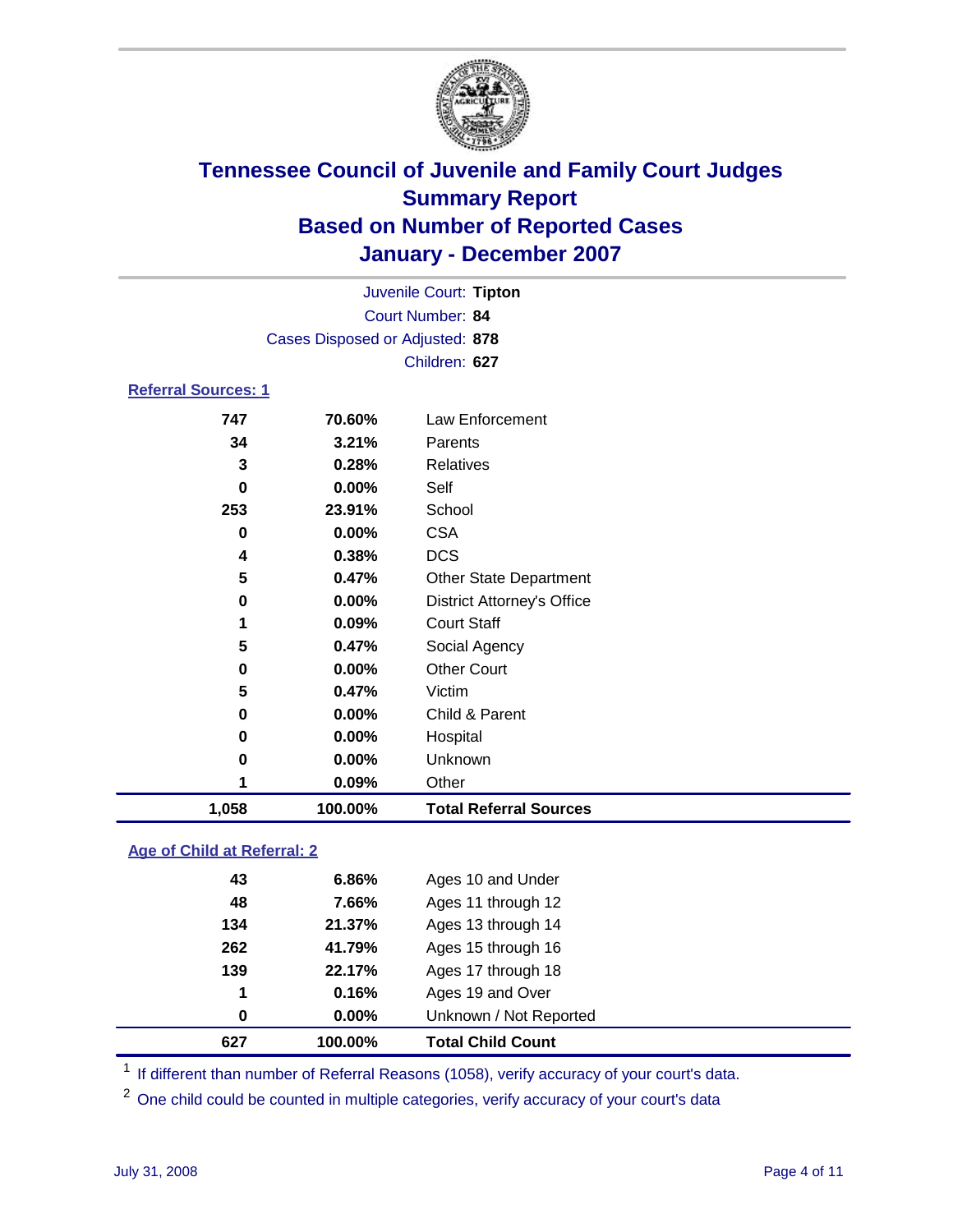

| Juvenile Court: Tipton                  |                                 |                          |  |  |  |
|-----------------------------------------|---------------------------------|--------------------------|--|--|--|
|                                         | Court Number: 84                |                          |  |  |  |
|                                         | Cases Disposed or Adjusted: 878 |                          |  |  |  |
|                                         |                                 | Children: 627            |  |  |  |
| Sex of Child: 1                         |                                 |                          |  |  |  |
| 438                                     | 69.86%                          | Male                     |  |  |  |
| 189                                     | 30.14%                          | Female                   |  |  |  |
| $\mathbf 0$                             | 0.00%                           | Unknown                  |  |  |  |
| 627                                     | 100.00%                         | <b>Total Child Count</b> |  |  |  |
| Race of Child: 1                        |                                 |                          |  |  |  |
| 415                                     | 66.19%                          | White                    |  |  |  |
| 196                                     | 31.26%                          | African American         |  |  |  |
| 0                                       | 0.00%                           | Native American          |  |  |  |
| $\mathbf{2}$                            | 0.32%                           | Asian                    |  |  |  |
| 1                                       | 0.16%                           | Mixed                    |  |  |  |
| 13                                      | 2.07%                           | Unknown                  |  |  |  |
| 627                                     | 100.00%                         | <b>Total Child Count</b> |  |  |  |
| <b>Hispanic Origin: 1</b>               |                                 |                          |  |  |  |
| 4                                       | 0.64%                           | Yes                      |  |  |  |
| 577                                     | 92.03%                          | <b>No</b>                |  |  |  |
| 46                                      | 7.34%                           | Unknown                  |  |  |  |
| 627                                     | 100.00%                         | <b>Total Child Count</b> |  |  |  |
| <b>School Enrollment of Children: 1</b> |                                 |                          |  |  |  |
| 435                                     | 69.38%                          | Yes                      |  |  |  |
| 4                                       | 0.64%                           | No                       |  |  |  |
| 188                                     | 29.98%                          | Unknown                  |  |  |  |
| 627                                     | 100.00%                         | <b>Total Child Count</b> |  |  |  |

One child could be counted in multiple categories, verify accuracy of your court's data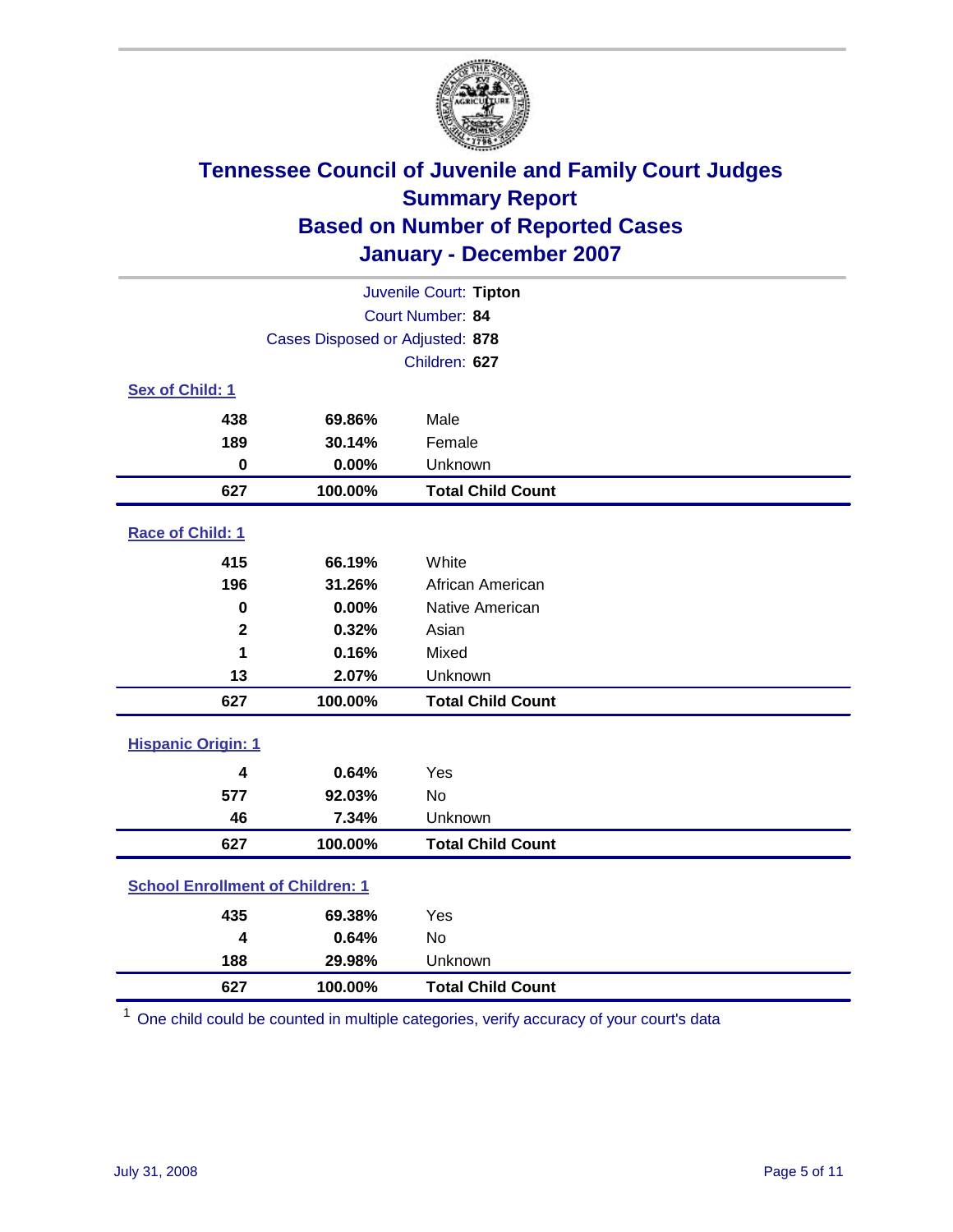

Court Number: **84** Juvenile Court: **Tipton** Cases Disposed or Adjusted: **878** Children: **627**

#### **Living Arrangement of Child at Time of Referral: 1**

| 627 | 100.00%  | <b>Total Child Count</b>     |
|-----|----------|------------------------------|
| 2   | 0.32%    | Other                        |
| 14  | 2.23%    | Unknown                      |
| 0   | $0.00\%$ | Independent                  |
| 0   | $0.00\%$ | In an Institution            |
|     | 0.16%    | In a Residential Center      |
| 0   | 0.00%    | In a Group Home              |
| 2   | 0.32%    | With Foster Family           |
| 1   | 0.16%    | With Adoptive Parents        |
| 33  | 5.26%    | <b>With Relatives</b>        |
| 62  | 9.89%    | With Father                  |
| 346 | 55.18%   | With Mother                  |
| 30  | 4.78%    | With Mother and Stepfather   |
|     | 0.16%    | With Father and Stepmother   |
| 135 | 21.53%   | With Both Biological Parents |
|     |          |                              |

#### **Type of Detention: 2**

| 878 | 100.00%  | <b>Total Detention Count</b> |
|-----|----------|------------------------------|
| 0   | $0.00\%$ | Other                        |
| 878 | 100.00%  | Does Not Apply               |
| 0   | $0.00\%$ | <b>Unknown</b>               |
| 0   | $0.00\%$ | <b>Psychiatric Hospital</b>  |
| 0   | 0.00%    | Jail - No Separation         |
| 0   | $0.00\%$ | Jail - Partial Separation    |
| 0   | $0.00\%$ | Jail - Complete Separation   |
| 0   | 0.00%    | Juvenile Detention Facility  |
| 0   | $0.00\%$ | Non-Secure Placement         |
|     |          |                              |

<sup>1</sup> One child could be counted in multiple categories, verify accuracy of your court's data

<sup>2</sup> If different than number of Cases (878) verify accuracy of your court's data.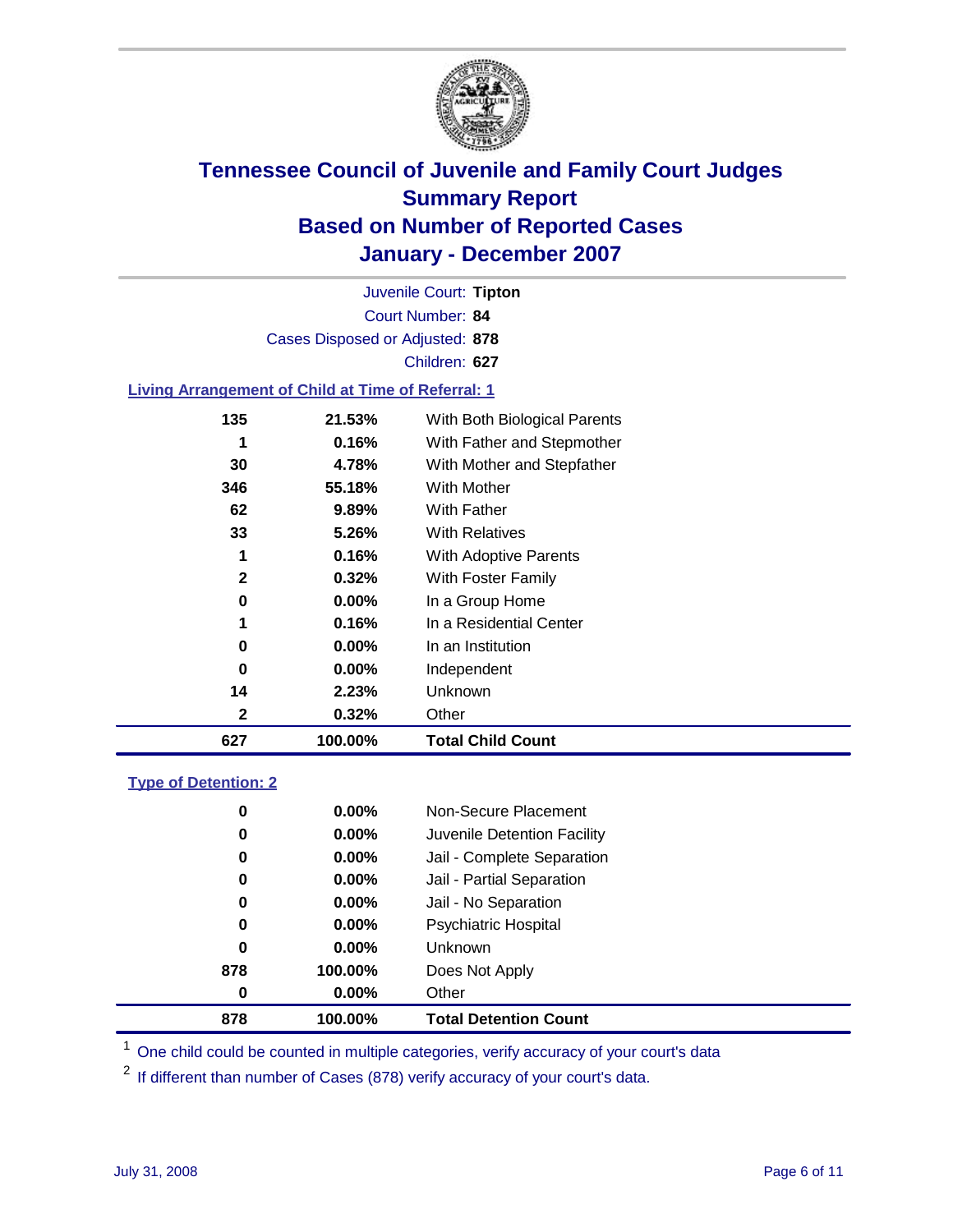

|                                                    | Juvenile Court: Tipton |                                      |  |  |  |  |
|----------------------------------------------------|------------------------|--------------------------------------|--|--|--|--|
|                                                    | Court Number: 84       |                                      |  |  |  |  |
| Cases Disposed or Adjusted: 878                    |                        |                                      |  |  |  |  |
| Children: 627                                      |                        |                                      |  |  |  |  |
| <b>Placement After Secure Detention Hearing: 1</b> |                        |                                      |  |  |  |  |
| 838                                                | 95.44%                 | Returned to Prior Living Arrangement |  |  |  |  |
| 0                                                  | 0.00%                  | Juvenile Detention Facility          |  |  |  |  |
| $\bf{0}$                                           | 0.00%                  | Jail                                 |  |  |  |  |
| 0                                                  | 0.00%                  | Shelter / Group Home                 |  |  |  |  |
| 0                                                  | 0.00%                  | <b>Foster Family Home</b>            |  |  |  |  |
| 0                                                  | 0.00%                  | <b>Psychiatric Hospital</b>          |  |  |  |  |
| 0                                                  | 0.00%                  | Unknown / Not Reported               |  |  |  |  |
| 2                                                  | 0.23%                  | Does Not Apply                       |  |  |  |  |
| 38                                                 | 4.33%                  | Other                                |  |  |  |  |
| 878                                                | 100.00%                | <b>Total Placement Count</b>         |  |  |  |  |
| <b>Intake Actions: 2</b>                           |                        |                                      |  |  |  |  |
|                                                    |                        |                                      |  |  |  |  |
| 1,011                                              | 95.56%                 | <b>Petition Filed</b>                |  |  |  |  |
| $\bf{0}$                                           | 0.00%                  | <b>Motion Filed</b>                  |  |  |  |  |
| 47                                                 | 4.44%                  | <b>Citation Processed</b>            |  |  |  |  |
| 0                                                  | 0.00%                  | Notification of Paternity Processed  |  |  |  |  |
| 0                                                  | 0.00%                  | Scheduling of Judicial Review        |  |  |  |  |
| 0                                                  | 0.00%                  | Scheduling of Administrative Review  |  |  |  |  |
| 0                                                  | 0.00%                  | Scheduling of Foster Care Review     |  |  |  |  |
| 0                                                  | 0.00%                  | Unknown                              |  |  |  |  |
| 0                                                  | 0.00%                  | Does Not Apply                       |  |  |  |  |
| 0                                                  | 0.00%                  | Other                                |  |  |  |  |
| 1,058                                              | 100.00%                | <b>Total Intake Count</b>            |  |  |  |  |

<sup>1</sup> If different than number of Cases (878) verify accuracy of your court's data.

<sup>2</sup> If different than number of Referral Reasons (1058), verify accuracy of your court's data.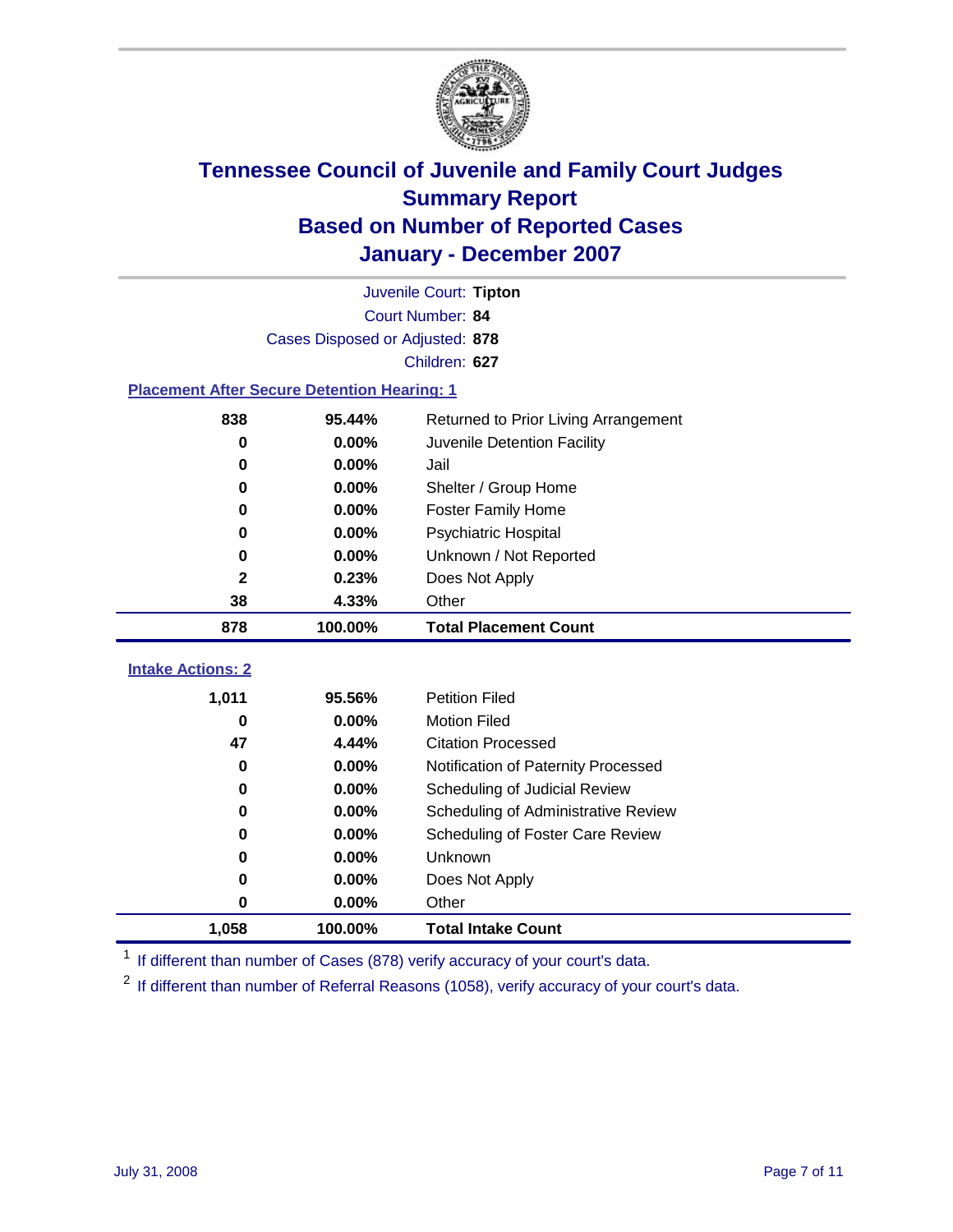

Court Number: **84** Juvenile Court: **Tipton** Cases Disposed or Adjusted: **878** Children: **627**

### **Last Grade Completed by Child: 1**

| 627            | 100.00% | <b>Total Child Count</b>     |
|----------------|---------|------------------------------|
| 0              | 0.00%   | Other                        |
| 249            | 39.71%  | Unknown                      |
| $\overline{7}$ | 1.12%   | <b>Never Attended School</b> |
| $\mathbf 2$    | 0.32%   | Graduated                    |
| $\mathbf 2$    | 0.32%   | <b>GED</b>                   |
| $\bf{0}$       | 0.00%   | Non-Graded Special Ed        |
| 1              | 0.16%   | 12th Grade                   |
| 35             | 5.58%   | 11th Grade                   |
| 46             | 7.34%   | 10th Grade                   |
| 71             | 11.32%  | 9th Grade                    |
| 69             | 11.00%  | 8th Grade                    |
| 46             | 7.34%   | 7th Grade                    |
| 47             | 7.50%   | 6th Grade                    |
| 16             | 2.55%   | 5th Grade                    |
| 8              | 1.28%   | 4th Grade                    |
| 8              | 1.28%   | 3rd Grade                    |
| 7              | 1.12%   | 2nd Grade                    |
| 4              | 0.64%   | 1st Grade                    |
| 9              | 1.44%   | Kindergarten                 |
| $\bf{0}$       | 0.00%   | Preschool                    |
| 0              | 0.00%   | Too Young for School         |

### **Enrolled in Special Education: 1**

| 627 | 100.00%  | <b>Total Child Count</b> |  |
|-----|----------|--------------------------|--|
| 537 | 85.65%   | Unknown                  |  |
| 62  | $9.89\%$ | No                       |  |
| 28  | 4.47%    | Yes                      |  |
|     |          |                          |  |

<sup>1</sup> One child could be counted in multiple categories, verify accuracy of your court's data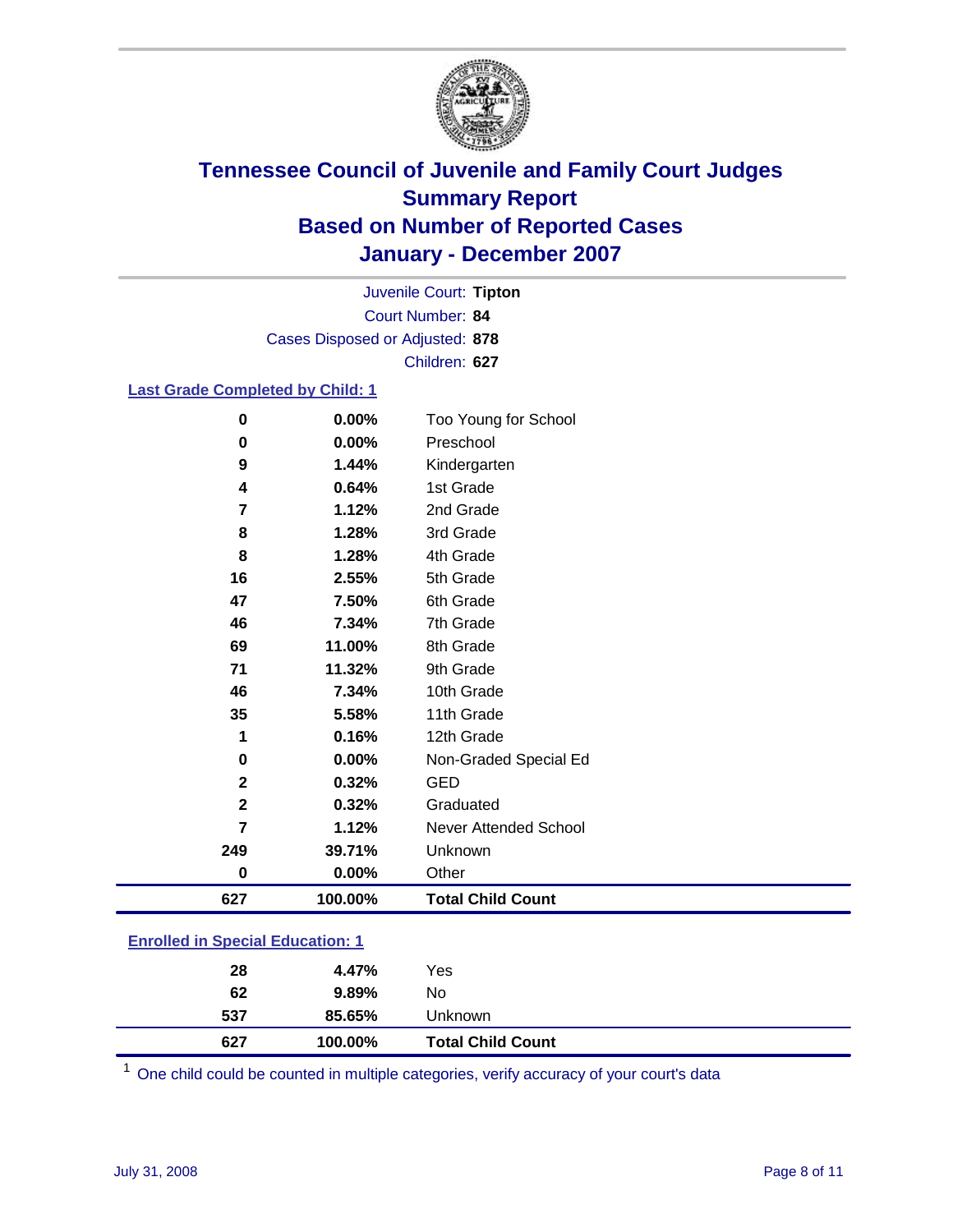

|                              |                                 | Juvenile Court: Tipton    |
|------------------------------|---------------------------------|---------------------------|
|                              |                                 | Court Number: 84          |
|                              | Cases Disposed or Adjusted: 878 |                           |
|                              |                                 | Children: 627             |
| <b>Action Executed By: 1</b> |                                 |                           |
| 256                          | 24.20%                          | Judge                     |
| 680                          | 64.27%                          | Referee                   |
| 85                           | 8.03%                           | <b>YSO</b>                |
| 37                           | 3.50%                           | Other                     |
| 0                            | $0.00\%$                        | Unknown / Not Reported    |
| 1,058                        | 100.00%                         | <b>Total Action Count</b> |

### **Formal / Informal Actions: 1**

| 175   | 16.54%   | Dismissed                                        |
|-------|----------|--------------------------------------------------|
| 0     | $0.00\%$ | Retired / Nolle Prosequi                         |
| 298   | 28.17%   | <b>Complaint Substantiated Delinquent</b>        |
| 0     | 0.00%    | <b>Complaint Substantiated Status Offender</b>   |
| 8     | 0.76%    | <b>Complaint Substantiated Dependent/Neglect</b> |
| 0     | $0.00\%$ | <b>Complaint Substantiated Abused</b>            |
| 0     | $0.00\%$ | <b>Complaint Substantiated Mentally III</b>      |
| 0     | $0.00\%$ | Informal Adjustment                              |
| 1     | $0.09\%$ | <b>Pretrial Diversion</b>                        |
|       | 0.09%    | <b>Transfer to Adult Court Hearing</b>           |
| 0     | $0.00\%$ | Charges Cleared by Transfer to Adult Court       |
| 575   | 54.35%   | Special Proceeding                               |
| 0     | $0.00\%$ | <b>Review Concluded</b>                          |
| 0     | $0.00\%$ | Case Held Open                                   |
| 0     | $0.00\%$ | Other                                            |
| 0     | $0.00\%$ | Unknown / Not Reported                           |
| 1,058 | 100.00%  | <b>Total Action Count</b>                        |

<sup>1</sup> If different than number of Referral Reasons (1058), verify accuracy of your court's data.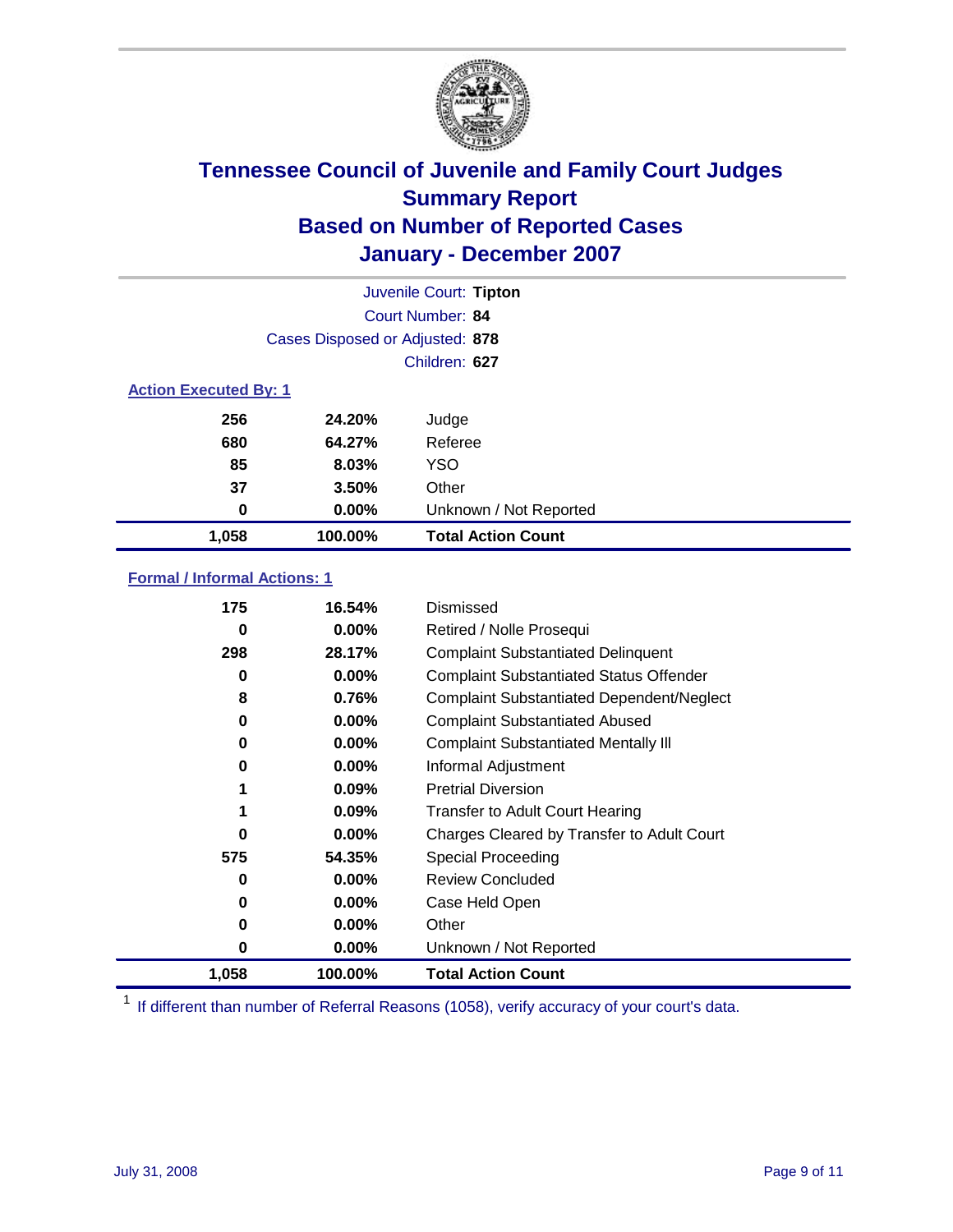

|                       |                                 | Juvenile Court: Tipton                                |
|-----------------------|---------------------------------|-------------------------------------------------------|
|                       |                                 | Court Number: 84                                      |
|                       | Cases Disposed or Adjusted: 878 |                                                       |
|                       |                                 | Children: 627                                         |
| <b>Case Outcomes:</b> |                                 | There can be multiple outcomes for one child or case. |
| 177                   | 8.24%                           | <b>Case Dismissed</b>                                 |
| 1                     | 0.05%                           | Case Retired or Nolle Prosequi                        |
| 21                    | 0.98%                           | Warned / Counseled                                    |
| 63                    | 2.93%                           | Held Open For Review                                  |
| 21                    | 0.98%                           | Supervision / Probation to Juvenile Court             |
| 11                    | 0.51%                           | <b>Probation to Parents</b>                           |
| 27                    | 1.26%                           | Referral to Another Entity for Supervision / Service  |
| 102                   | 4.75%                           | Referred for Mental Health Counseling                 |
| 134                   | 6.24%                           | Referred for Alcohol and Drug Counseling              |
| 6                     | 0.28%                           | <b>Referred to Alternative School</b>                 |
| 1                     | 0.05%                           | Referred to Private Child Agency                      |
| 36                    | 1.68%                           | Referred to Defensive Driving School                  |
| 25                    | 1.16%                           | Referred to Alcohol Safety School                     |
| 65                    | 3.03%                           | Referred to Juvenile Court Education-Based Program    |
| 0                     | 0.00%                           | Driver's License Held Informally                      |
| 0                     | 0.00%                           | <b>Voluntary Placement with DMHMR</b>                 |
| 1                     | 0.05%                           | <b>Private Mental Health Placement</b>                |
| 0                     | 0.00%                           | <b>Private MR Placement</b>                           |
| 0                     | 0.00%                           | Placement with City/County Agency/Facility            |
| 0                     | 0.00%                           | Placement with Relative / Other Individual            |
| 24                    | 1.12%                           | Fine                                                  |
| 300                   | 13.97%                          | <b>Public Service</b>                                 |
| 38                    | 1.77%                           | Restitution                                           |
| 0                     | 0.00%                           | <b>Runaway Returned</b>                               |
| 51                    | 2.37%                           | No Contact Order                                      |
| $\boldsymbol{0}$      | 0.00%                           | Injunction Other than No Contact Order                |
| 208                   | 9.68%                           | <b>House Arrest</b>                                   |
| 173                   | 8.05%                           | <b>Court Defined Curfew</b>                           |
| 0                     | 0.00%                           | Dismissed from Informal Adjustment                    |
| 0                     | 0.00%                           | <b>Dismissed from Pretrial Diversion</b>              |
| 0                     | 0.00%                           | Released from Probation                               |
| 1                     | 0.05%                           | <b>Transferred to Adult Court</b>                     |
| 0                     | $0.00\%$                        | <b>DMHMR Involuntary Commitment</b>                   |